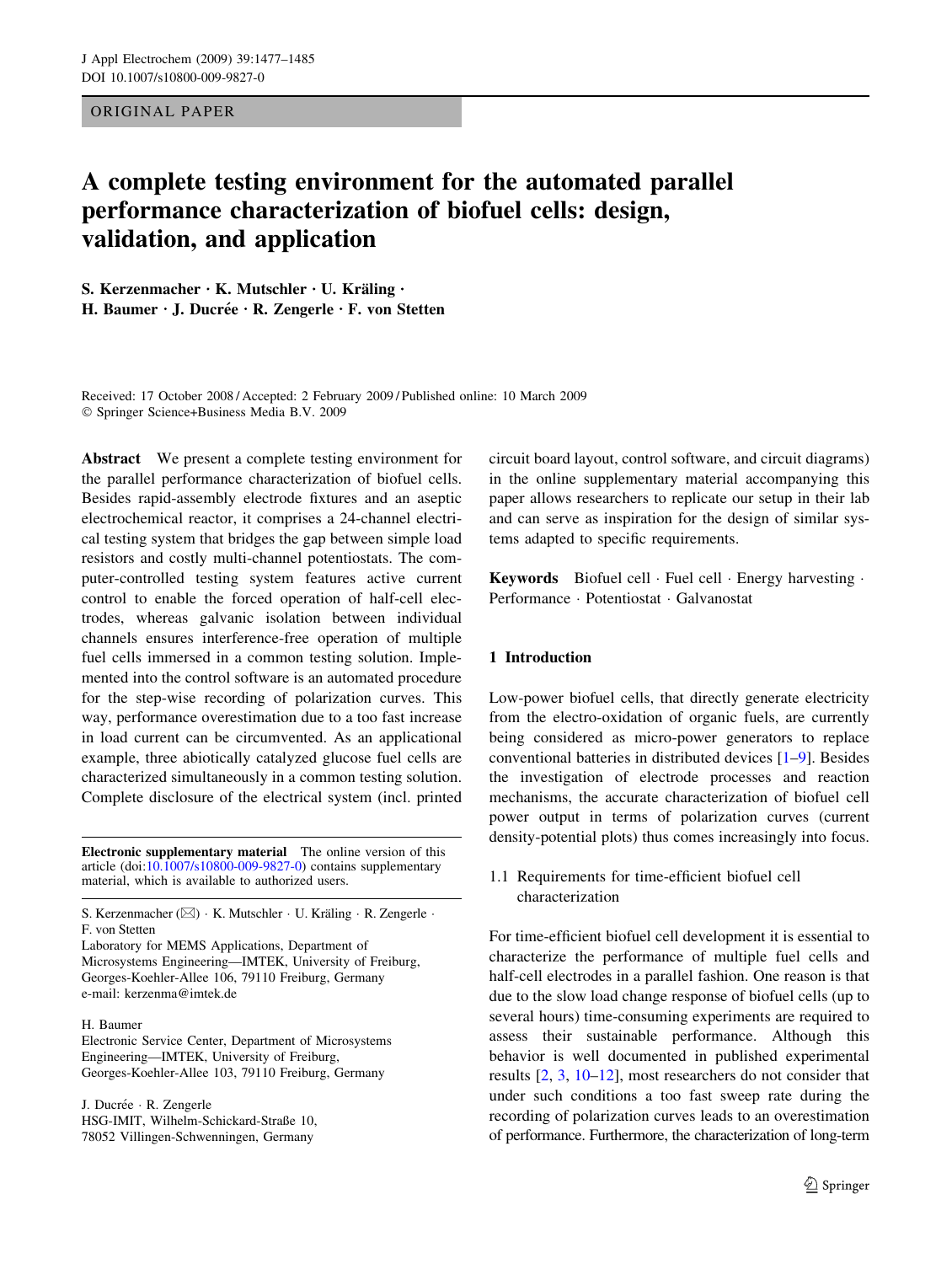stability, often over periods of several weeks or months, becomes mandatory when the application of biofuel cells as reliable power supply is intended  $[1, 8]$  $[1, 8]$  $[1, 8]$ . In some cases it is also advantageous to characterize multiple biofuel cells exposed to the same testing solution, either due to the relatively elaborate control of solution parameters or to ensure a high degree of comparability in the experiment. Prerequisite for this technique is the complete galvanic isolation between the individual fuel cells to prevent crosschannel interference.

1.2 Limitations of established biofuel cell characterization approaches

A commonly employed technique to record biofuel cell polarization curves is the use of variable load resistors, often combined with the measurement of individual electrode potentials against a reference electrode [[1,](#page-8-0) [2,](#page-8-0) [13](#page-8-0), [14](#page-8-0)]. While easily parallelizable at low cost, this technique comes with two main limitations. Firstly, the passive approach mandates that always a complete fuel cell with anode and cathode is operated, and the forced operation of half-cell electrodes against an arbitrary counter electrode is therefore not possible. Secondly, the load current cannot be actively controlled at a constant value, for instance to maintain a defined reactant consumption rate at the electrodes and thus investigate mass-transfer related effects. These limitations can be overcome by using potentiostat/ galvanostat systems for the precise control of either cell potential (potentiostatic mode) or load current (galvanostatic mode) to record polarization curves, both techniques leading to comparable results [\[15](#page-8-0)]. Unfortunately, even relatively expensive multi-channel potentiostats/galvanostats do not always provide complete galvanic isolation between individual channels, impeding the characterization of multiple fuel cells immersed in a common reactant solution. Furthermore, potentiostats provide more functionality than required for the automated recording of polarization curves, namely fast voltage sweep and data acquisition rates to perform for example cyclic voltammetry experiments. Consequently, they are only available at comparably high cost. Most research budgets thus do not allow for the procurement of a large number of these devices to establish a parallel characterization environment. This is also reflected in current literature, where mostly only single experiments or a small number of repetitions are reported (see [[1,](#page-8-0) [7\]](#page-8-0) and references therein).

# 1.3 A dedicated testing environment for biofuel cell characterization

The aim of the present work is to provide researchers with a dedicated testing environment for parallel performance characterization of low-power biofuel cells. Its main component is an electrical testing system that bridges the gap between the limited controllability of simple load resistors and the application of oversized (and thus costly) potentiostat/galvanostat systems. Thereto its functionality has been focused on the following features relevant for highly parallel biofuel cell performance characterization:

- Individual operation of multiple fuel cells under galvanostatic load, also when immersed in a common testing solution.
- Separate recording of multiple anode and cathode potentials against a common reference electrode.
- Operation of individual half-cell electrodes against arbitrary counter electrodes.
- Optional use of two separate reference electrodes for anode and cathode of the same fuel cell.
- Fully automated recording of polarization curves by a stepwise change in load current.
- Operation time or voltage drift as criterion for automatic load change.

In this paper, we report upon the design and validation of a complete testing environment that besides the electrical testing system also includes rapid-assembly electrode fixtures and an aseptic electrochemical reactor. Furthermore, we demonstrate its application for the automated parallel performance characterization of abiotically catalyzed glucose fuel cells [[16\]](#page-8-0), immersed in a common reactant solution.

# 2 Electrical testing system

In Fig. [1a](#page-2-0), the overall concept of the electrical testing system is shown exemplary for a single channel. It comprises an electronic load to apply a defined load current to the fuel cell, and a data acquisition unit to individually record the fuel cell's electrode potentials against reference electrodes. Both systems are connected to the fuel cell via an interface box. A standard personal computer is used for control, graphical data representation, and data storage. The individual components of the system as well as their interconnection are described in the following; a more detailed description is available in the on-line supplementary material section.

2.1 Electronic load

As an electronic load, we selected a stimulus generator (STG 2008, Multichannel Systems, Reutlingen, Germany), originally developed for electrical stimulation in electrophysiology research [\[17](#page-8-0), [18\]](#page-8-0). A single device comprises eight galvanically isolated channels, which can be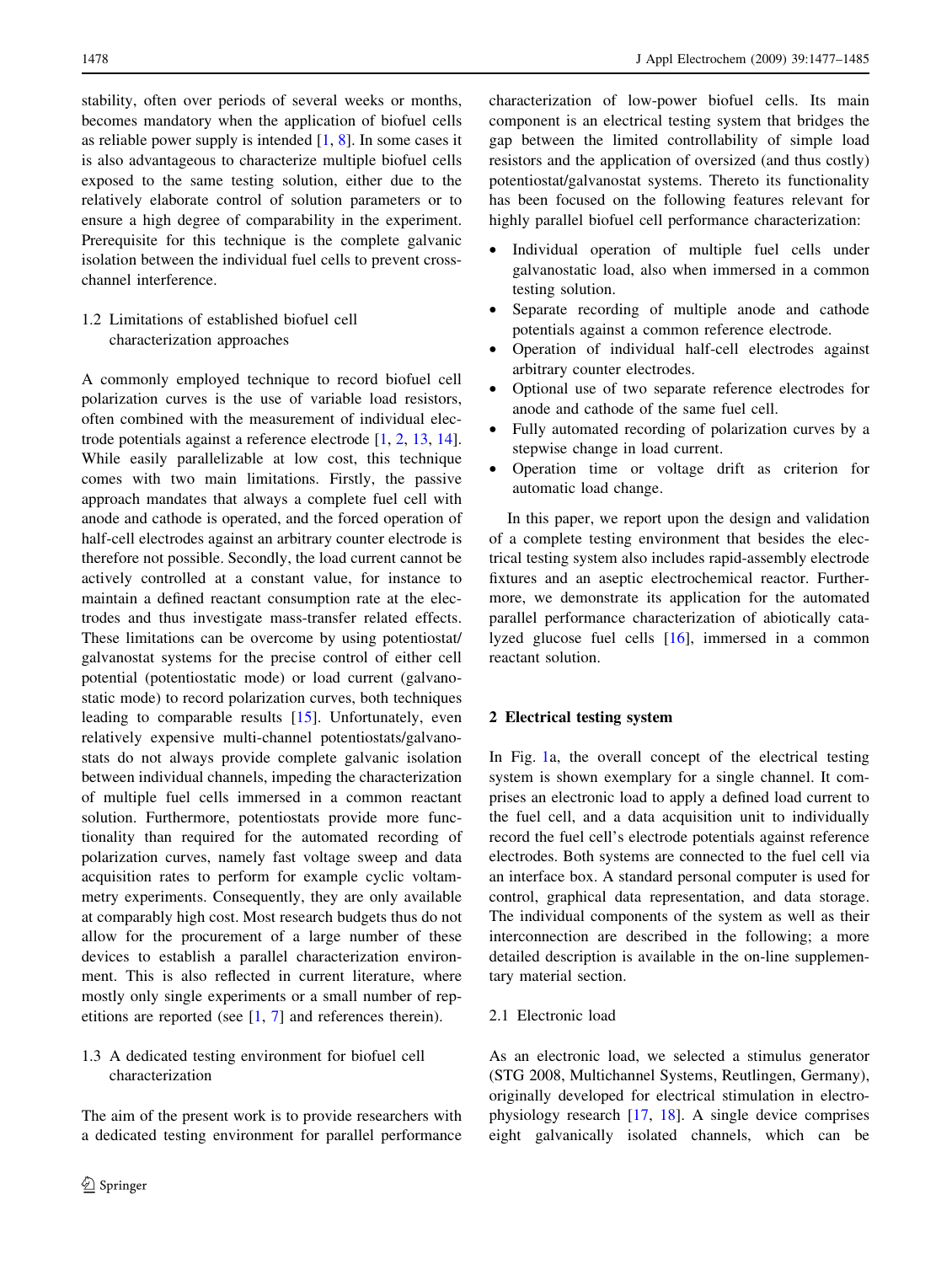<span id="page-2-0"></span>

Fig. 1 Electrical testing system. a Schematic illustration of the general concept, shown exemplary for one channel. b Photograph of the complete system with 24-channels (fuel cells not shown). Black lines indicate the cable connections between the individual components

individually controlled as current sink or source (galvanostat). The alternative operation mode, where a constant voltage can be supplied at the output terminals, has not been implemented in the presented measurement setup since the STG 2008 does not feature auxiliary sensing connections at the cell terminal. Precise control of the actual voltage present at the electrodes can thus not be achieved.

While the standard STG 2008 model delivers a maximum current of  $\pm 800 \mu A$  per channel, the manufacturer also offers custom versions with a maximum current of up to  $\pm$ 3.2 mA. For our application, we had the maximum current limited to  $\pm 200 \mu A$  by the manufacturer, the dynamic range spanning  $1-200 \mu A$ . Also, the compliance voltage of the current channels was limited to 11 V, so that under no circumstances (e.g., broken connection leads) can a hazardous DC voltage build up at the terminals.

In the presented measurement setup, we integrated three STG 2008 units, corresponding to a total of 24 independent channels for fuel cell characterization. The individual stimulus generators are connected to a single personal computer via the USB 1.1 port.

## 2.2 Data acquisition

For data acquisition, we chose an integrated multimeter/data acquisition system (Keithley 2700, Keithley, Germering, Germany). Equipped with two, 40-channel (two-wire configuration) differential multiplexer modules (Keithley 7702, Keithley, Germering, Germany), its measurement capacity is sufficient to record the data of the 24 fuel cell channels realized in our system. A desirable feature of multiplexed data acquisition is the sequential measurement loop, during which only one voltage channel at a time is connected to the multimeter. The galvanic isolation of the individual channels is thus always maintained. Computer control of the data acquisition unit is established via the GPIB bus by using an interface card (KPCI-488, Keithley, Germering, Germany) for the computer's PCI slot.

# 2.3 Interface box

Through a custom-made interface box, the two wires connecting the fuel cell electrodes to the load circuit are routed to the stimulus generator, whereas the separate wire pairs to measure the potential of anode and cathode against individual reference electrodes are routed to the data acquisition system (Fig. 1a). A 1-k $\Omega$  shunt resistor is integrated into each load circuit to monitor the actual load current. During open-circuit measurements, a normally open switching relay in each load circuit completely disconnects the fuel cell from the electronic load. The relays are actuated with a microprocessor-controlled relay multiplexer (µC SA07011G3, IMTEK—Electronic Service Center, Freiburg, Germany), addressed by the personal computer via the RS 232 link. Both the circuit layout and the construction of the interface box are described in the supplemental online material.

Each electronic load is connected to the interface box via a 25-pole d-sub connector fitted with a matching octopus cable. Similarly, a total of four 50-pole centronicsstyle connectors interlink the interface box and the data acquisition unit. An orderly and reliable connection of the individual fuel cells to the interface box is established via standard eight-wire Cat. 5 patch cables with RJ-45 (8P8C) plugs (Fig. 1b).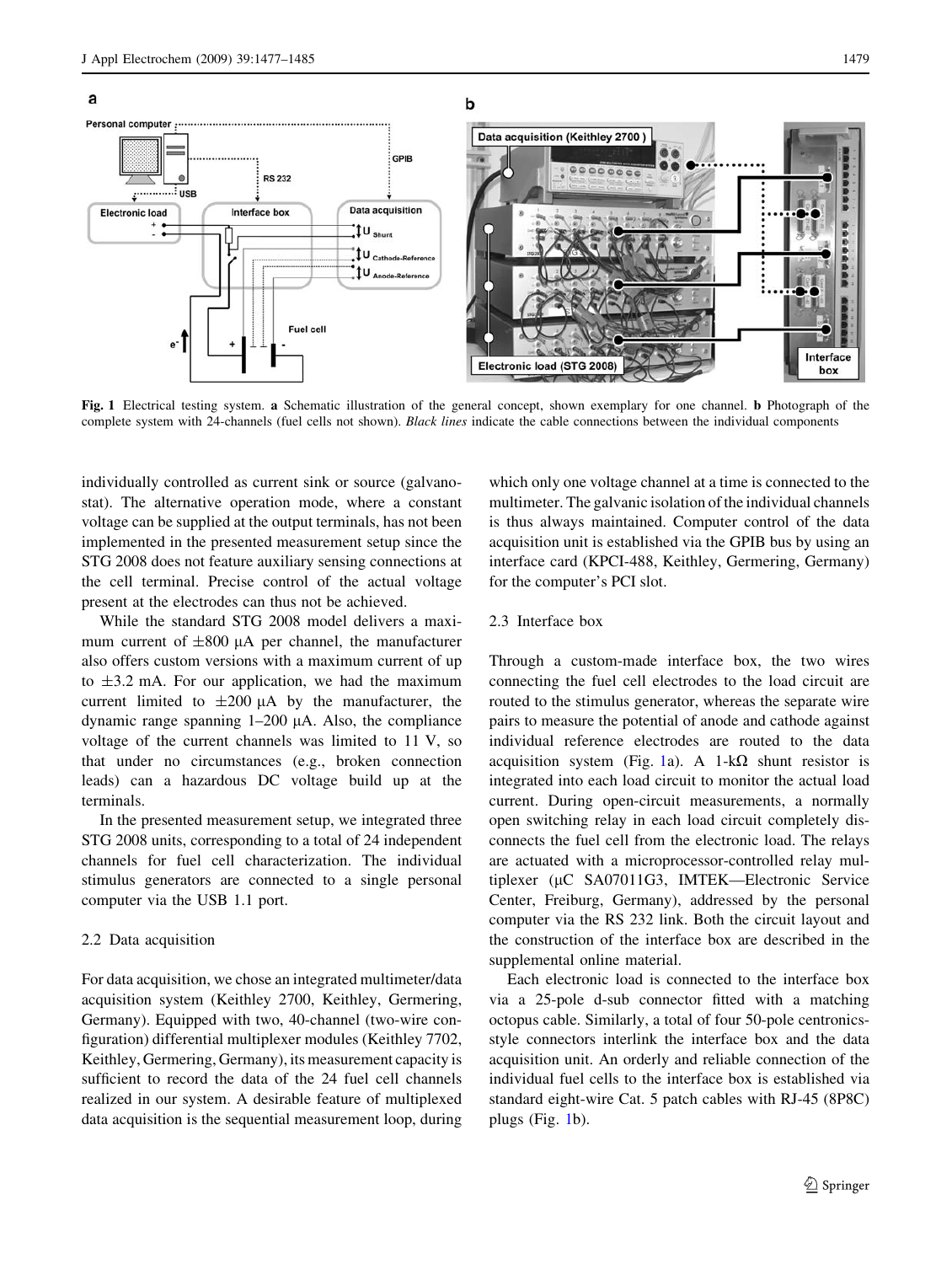#### <span id="page-3-0"></span>2.4 Fuel cell connection schematics

To illustrate the versatility of the presented measurement setup, the three applicational scenarios for two-chamber fuel cells, single chamber fuel cells, and generic electrical generators are described in the following. In these examples, the patch cable from the interface box is connected to a Cat. 5E RJ-45 insert, the type typically used in computer network installations. Fuel cell connection leads are attached to the printed circuit gold pads at the insert's back.

A conventional two-chamber fuel cell, where cathode and anode are immersed in separate beakers connected by an ion bridge, is shown in Fig. 2a. In this setup, the voltage drop across the ion-bridge is eliminated from the measurement by using two separate reference electrodes for cathode and anode, each placed in close vicinity of the electrode.

The setup for characterization of a single-chamber fuel cell, where anode and cathode are placed at close distance in the same beaker, is shown in Fig. 2b. Here, it is preferable to use only one reference electrode, provided the voltage drop across the electrolyte is negligible. To this end, the reference electrode connections for anode and cathode can be short-circuit and connected to a single reference electrode in the testing solution.

In some cases, it may not be practical to include a reference electrode for the measurement of electrode potentials, e.g., with batteries or non-electrochemical micro generators. In this case, the reference electrode connections for anode and cathode are short-circuit and preferably connected to the anode or the negative terminal of the device. The recorded anode potential thus will always be zero, whereas the measured cathode potential corresponds to the overall voltage of the system under investigation (Fig. 2c).

## 3 Control software

A screenshot of the software's user interface, realized in a Visual Basic environment (Microsoft VisualStudio.NET 2005, source code available in the online supplementary material section), is shown exemplary for a single channel in Fig. [3](#page-4-0). The following sections describe the software functionality in detail.

## 3.1 Channel parameters

The parameters to be specified separately for each channel include measurement interval, file name for data storage, and the geometric area of the cell or electrode under investigation. The electrode potential of interest can be selected between cathode vs. reference, anode vs. reference, and cathode vs. anode (complete fuel cell). For the potential of interest, the actual potential drift is calculated from the difference between two subsequently recorded potentials, divided by the time span between the measurements. The *average potential drift* is calculated as arithmetic mean value over a user-definable look-back time.

#### 3.2 Experimental modes

Implemented into the software are three separate experimental modes for open-circuit voltage and continuous galvanostatic load measurements, and the stepwise



Fig. 2 Applicational connection schematics. a Two-chamber fuel cell with separate reference electrodes for anode and cathode. b Single-chamber fuel cell with a common reference electrode for

anode and cathode. c Generic electrical generator where the use of a reference electrode is impractical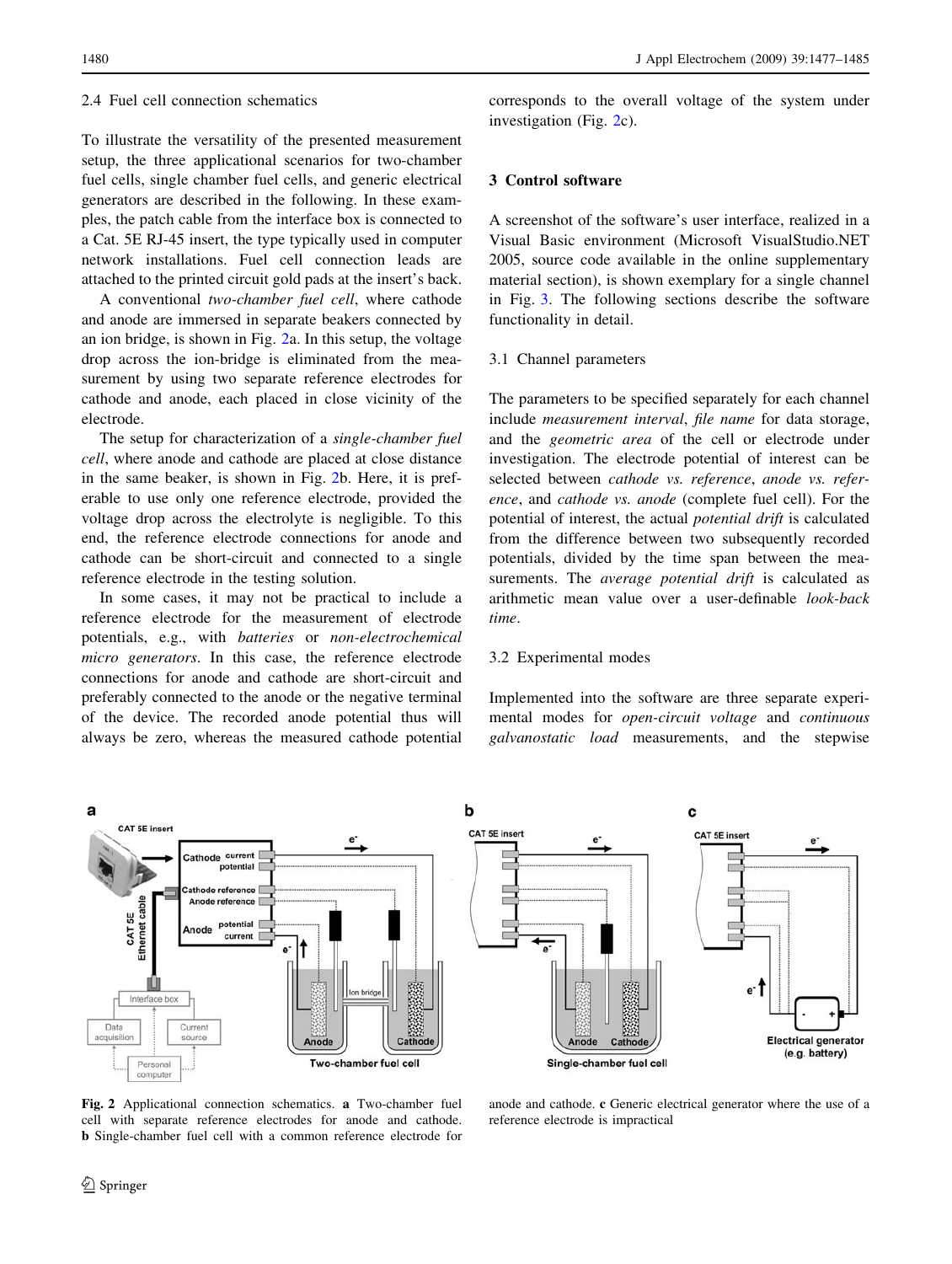<span id="page-4-0"></span>

Fig. 3 Screen shot of the user interface for a single channel

recording of a galvanostatic load curve over a selectable current range.

In open-circuit voltage mode, the current is set to zero and the switching relay in the load circuit is set to the open position to completely disconnect the fuel cell from the electronic load.

When selecting the *continuous galvanostatic load* mode, the current through the load circuit is controlled indefinitely at a constant value. This experimental mode is for instance relevant to characterize the long-term performance stability of a fuel cell operating at defined current.

The *galvanostatic load curve* mode is used to record a fuel cell polarization curve under galvanostatic control. The procedure is fully automated and has been implemented as a stepwise alteration of load current over a selectable range. Here the relatively slow response of biofuel cells to current transients is taken into account, which is likely to lead to an overestimated performance when a too fast continuous current scan is applied. This can be circumvented by a stepwise recording of polarization curves, in which case the stabilization of electrode potential (potential drift) serves as a criterion for load change. Alternatively, the stepwise load change procedure is useful to measure the potential drift over a certain period of time at a given load current, and thus asses the sustainability of fuel cell performance under different load conditions. Both possibilities have been implemented into the galvanostatic load curve mode. Automatic load change is only initiated when both the average potential drift is below the threshold value and a user-definable wait time has passed. This way, a purely time-controlled recording of a stepwise polarization curve can be realized by choosing a sufficiently high potential drift threshold. In any case, a load change can be initiated manually with a skip button, which overrides the limiting criterion.

The current range over which a polarization curve is recorded is defined by the following four parameters, also shown schematically in Fig. 3. Beginning from an arbitrary start value, the current is altered step-wise via a peak value towards the final stop current. Here, the introduction of a peak value allows for the two-directional recording (increasing as well as decreasing current density) of a polarization curve in one experimental sequence to investigate hysteresis effects. Upon completion of the sequence, the software automatically switches to the continuous galvanostatic load mode, with the load current set to the after value.

## 3.3 Channel interdependencies

To characterize several fuel cells simultaneously in an identical fashion (e.g., when performing replicate experiments in parallel), channel interdependencies can be established in two ways. The first option is a master-slave relationship between individual channels. In this case, all assigned channels are controlled from the master channel, and subject to the same experimental procedure. For automatic load change in the galvanostatic load curve mode, only the settings of the master channel are considered, potential drift or wait time of the associated channels are ignored. Alternatively, several channels can be combined in switching groups during the recording of polarization curves. Also in this case, the load current on all channels of the switching group is changed simultaneously. In contrast to the master-slave concept, however, a load change is only initiated when all channels combined in a *switching group* meet the load change criterion, either specified as potential drift threshold or wait time.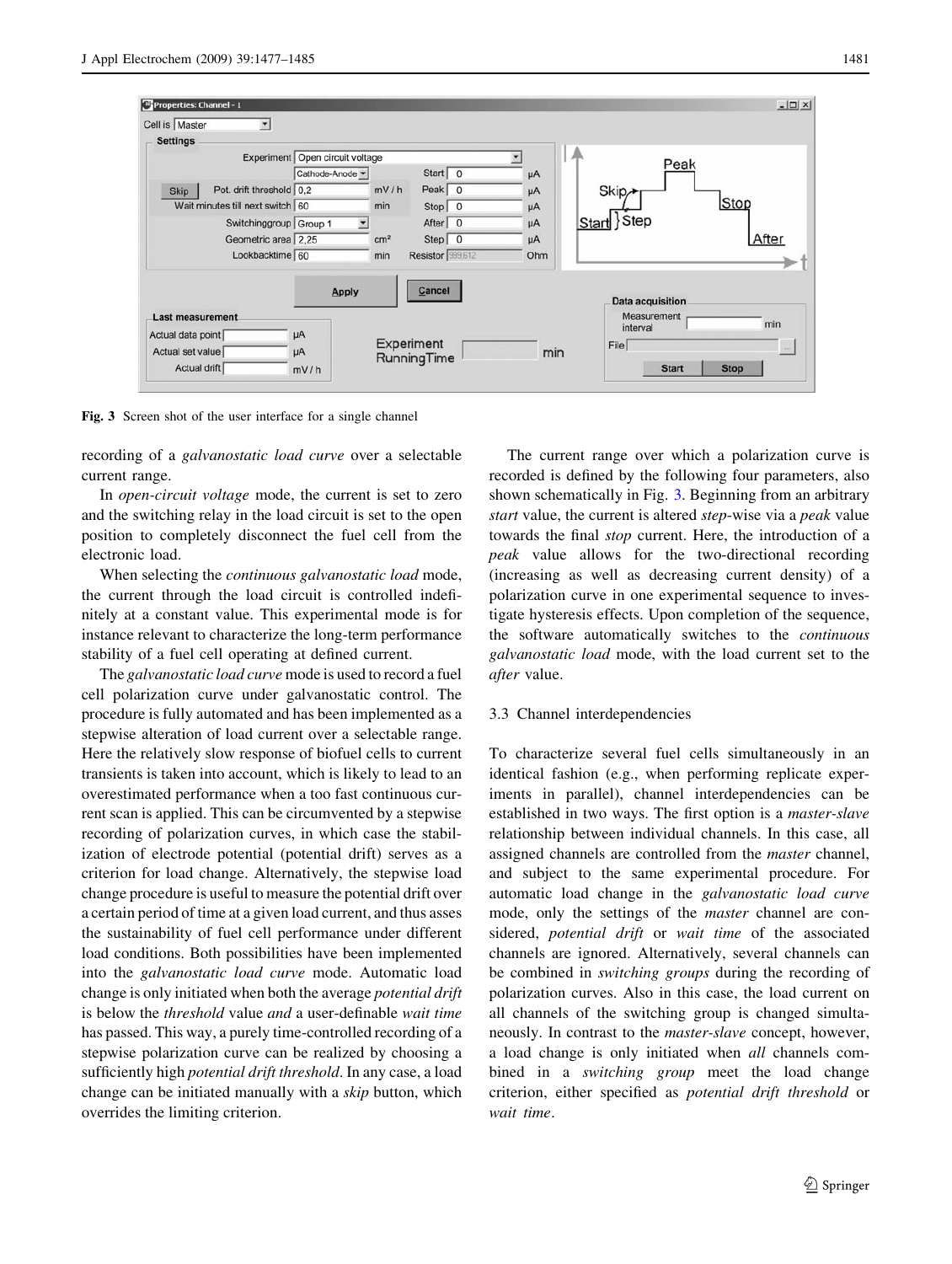# 4 Electrode fixtures and aseptic electrochemical reactor

# 4.1 Fixtures for complete fuel cells and single electrodes

Often fuel cell electrodes, especially of the flat-plane type as used in abiotically catalyzed glucose fuel cells [[10,](#page-8-0) [19,](#page-8-0) [20](#page-8-0)], mandate a stable frame for mechanical support. To this end, we conceived rapid-assembly fixtures, into which electrodes and membranes can be stacked between 2-mm silicon rubber gaskets and 5-mm-thick polycarbonate frame and backing. The whole assembly is clamped together with M5 nylon screws. In Fig. 4, two versions of the realized electrode fixture are illustrated. In version (a), a geometric electrode area of  $2.25 \text{ cm}^2$  is exposed to the testing medium. This version is preferably used to characterize both complete fuel cells and larger half-cell electrodes. Version (b) is designed for the simultaneous characterization of four smaller half-cell electrodes in a single holder assembly. Of each electrode only a geometric area of  $0.25 \text{ cm}^2$  is exposed to the solution.

## 4.2 Aseptic electrochemical reactor

The reactant solution in biofuel cell experiments is often an ideal culture medium for the growth of microorganisms. For performance characterization, it is therefore essential that an environment is created where either sterile conditions or the exclusive presence of a certain microbial population can be sustained. To this end, we modified a plastic desiccator (# 1008.1, Carl Roth, Karlsruhe, Germany) into an aseptic electrochemical reactor. The vessel is large enough to accommodate up to six of the presented electrode fixtures for parallel performance characterization of fuel cells or half-cell electrodes in a common reactant



Fig. 4 Rapid-assembly electrode fixtures for complete fuel cells and single electrodes. a Fixture for a single fuel cell or electrode. b Fixture for four single electrodes. Components: 1 polycarbonate frame, 2 silicone rubber gasket, 3 cathode, 4 separator membrane, 5

solution. The modifications to the plastic desiccator are shown in Fig. [5](#page-6-0) and are described in the following.

To minimize geometric effects upon gas-purging of the solution or due to electrolyte resistance, the fuel cells (or e.g., platinum mesh counter electrodes in case of half cell investigations) as well as reference electrode tip and aeration frit are placed symmetrically inside the vessel. Openings in the polycarbonate lid are either sealed with silicone elastomer or equipped with Luer-style connectors and fittings. Microorganism contamination is avoided by equipping both the aeration glass tube and the medium exchange port with sterile filters. To prevent pressure build-up, a 10-cm-long silicon rubber tube is used at the gas outlet instead of a sterile filter. The complete assembly is autoclavable with the fuel cells in place, and can be installed in a temperature-controlled incubator to maintain the testing solution at a desired temperature. However, heat-sensitive reference electrodes have to be separately introduced, e.g., under a sterile work bench after disinfection with ethanol.

# 5 Validation and application

# 5.1 Validation of accuracy and cross-channel interference

The measurement accuracy of the presented electrical testing setup was evaluated by using a freshly calibrated research grade potentiostat (PCI4/300 Model, Gamry Systems, Pennsylvania) as reference system. Thereto the potentiostat (operating in zero resistance ammeter mode) was connected in series with a  $2.7 - k\Omega$  resistor, and integrated into the load circuit in place of a fuel cell. For load currents between 1 and 200  $\mu$ A, the values recorded by the presented measurement setup differ by less than 0.25%



anode, 6 single electrode, 7 silicone rubber gasket, 8 polycarbonate backing. For each electrode separate wire connections for voltage and load current are implemented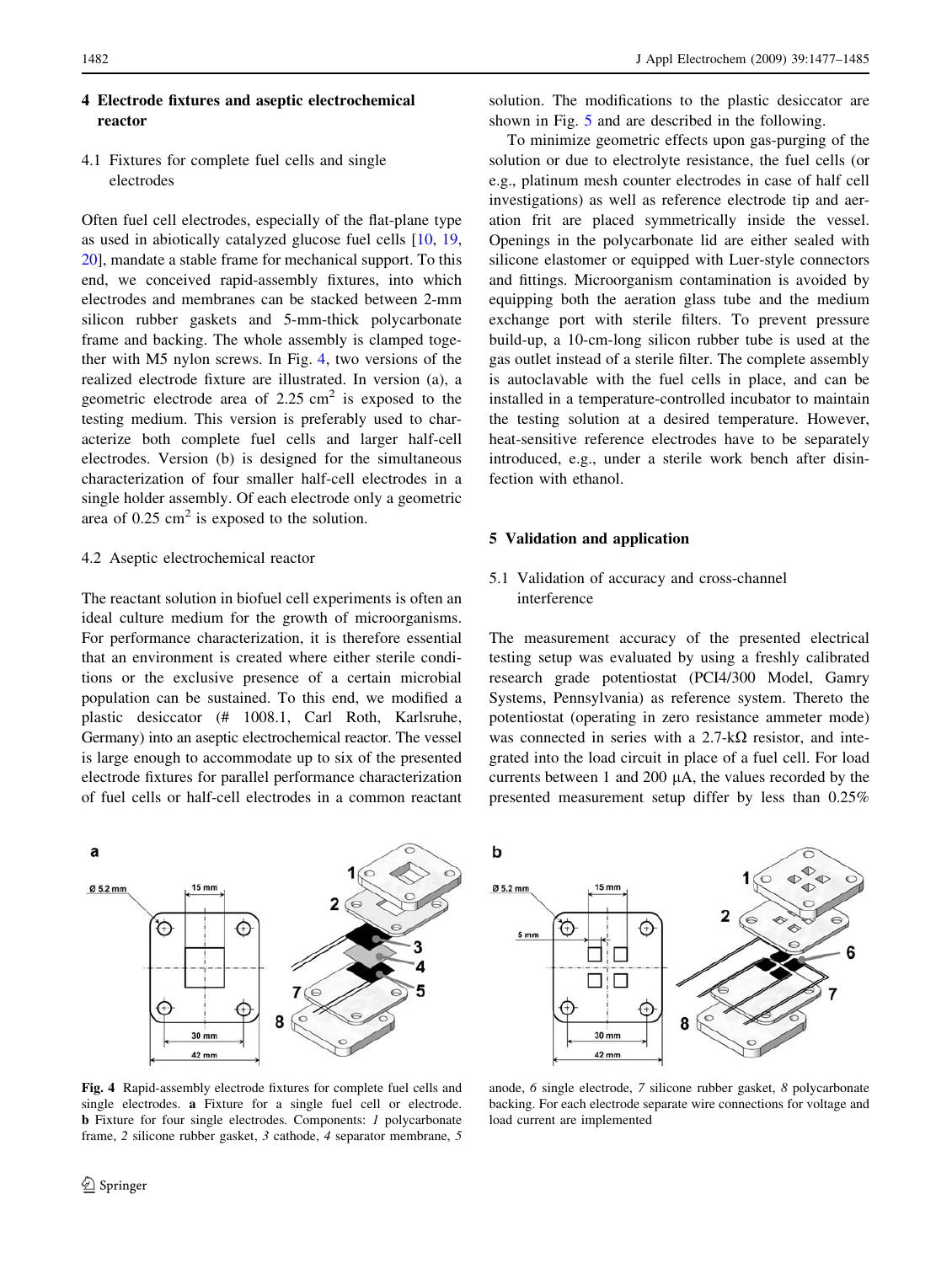<span id="page-6-0"></span>

Fig. 5 Construction of the aseptic electrochemical reactor from a commercially available plastic desiccator. For clarity, the clamping fixture is only shown in side view

from the current measured simultaneously with the reference potentiostat system.

Similarly, the accuracy of the voltage measurement was validated. To this end, a  $2.7 - k\Omega$  resistor was connected to the measurement setup in place of a fuel cell, according to the connection schematic shown in Fig. [2](#page-3-0)c. The resistor was loaded with currents between  $2$  and  $200 \mu A$ , corresponding to voltages between 5 and 540 mV, respectively. In parallel to the resistor, the potentiostat was connected and set to open-circuit potential measurement mode. In the voltage range between 30 and 540 mV, the values recorded with the presented measurement system differ by less than 0.1% from the potentiostat. Only at the lower voltage of 5 mV was a larger deviation of 0.6% observed, which is still acceptable and can be attributed to the  $\pm 1$  mV accuracy of the reference potentiostat system.

To characterize cross-channel interference between multiple fuel cell electrodes in the same solution, six 2.25-  $\text{cm}^2$  platinum cathodes were operated against platinum mesh counter electrodes in the aseptic operating chamber as described earlier. While one cathode was kept at open circuit, the remaining five cathodes were each loaded with a current of 50  $\mu$ A, and also 200  $\mu$ A. The resulting shift in open-circuit potential of the unloaded cathode, caused by the uncompensated ohmic resistance of the electrolyte, amounted to 0.1 mV and 0.6 mV, respectively. In comparison to the typical biofuel cell voltages, ranging between 100 and 700 mV, this deviation is negligible.

## 5.2 Exemplary fuel cell performance characterization

As exemplary application of the presented testing environment the performance of three abiotically catalyzed glucose fuel cells, intended as tissue implantable power supply for medical implants, was characterized simultaneously. The construction details of these fuel cells are reported elsewhere [[21\]](#page-8-0). In short, they consist of a selfsupporting Raney-type platinum anode, and a thin-layer platinum cathode deposited on a slitted silicon chip. Both electrodes have a geometrical area of  $2.25 \text{ cm}^2$  and are separated by a porous filter membrane. Also included into the assembly is a filter membrane in front of the cathode, accounting for the diffusion resistance expected from tissue capsule formation around medical implants.

The fuel cell electrodes and membranes were mounted in the rapid-assembly fixtures and placed symmetrically in the aseptic electrochemical reactor as described earlier. The performance was characterized under sterile conditions in phosphate buffered saline containing  $3 \times 10^{-3}$  mol L<sup>-1</sup> glucose at 37°C. The solution was continuously purged with a mixture of humidified nitrogen and air (total volume flow approx.  $2 L min^{-1}$ ), the oxygen partial pressure corresponding to 33 mbar (approx. 3.5% oxygen saturation, estimated lower physiological range [\[10](#page-8-0)]). For performance characterization, the load current density was increased in steps of 4.4  $\mu$ A cm<sup>-2</sup> from 0.0  $\mu$ A cm<sup>-2</sup> to a maximum value of 17.8  $\mu$ A cm<sup>-2</sup> every 12 h. Polarization curves were constructed from the electrode potentials recorded versus the saturated calomel electrode (SCE; KE11, Sensortechnik, Meinsberg, Germany) after 12 h of operation at a given load current density.

In Fig. [6a](#page-7-0), the evolution of load current and electrode potentials during the automatic recording of a polarization curve are shown exemplary for one fuel cell. Due to the slow load change response of the fuel cell electrodes, it takes up to approx. 5 h until the potentials stabilize. While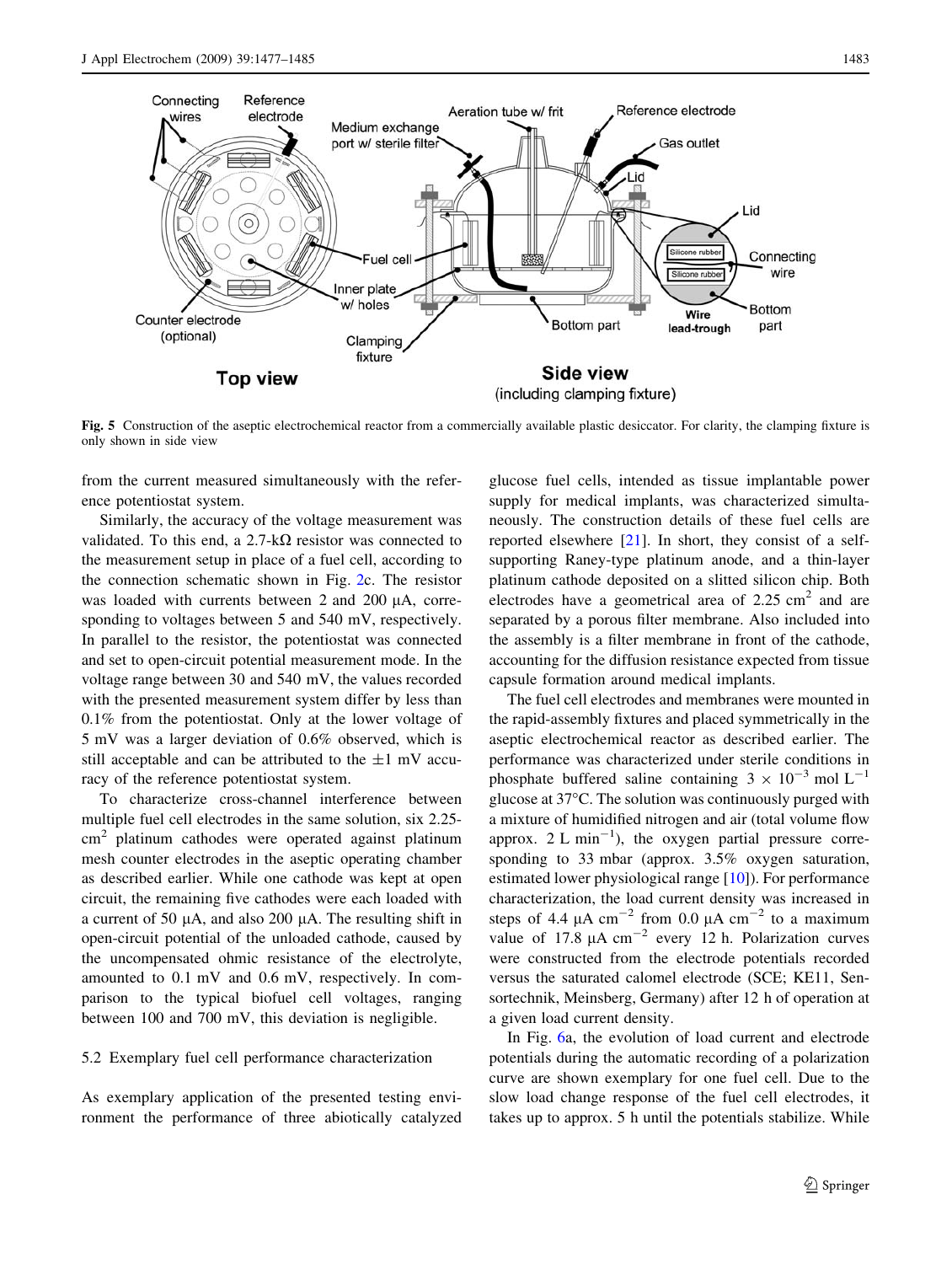<span id="page-7-0"></span>

Fig. 6 Example of data recorded with the presented testing environment. a Evolution of load current and electrode potentials during the automated recording of a polarization curve with stepwise increased load current density. b Corresponding polarization curve of the complete fuel cell, constructed from the electrode potentials recorded after 12 h of operation at a given load current density. c Separate

polarization curves of anode and cathode. The cathode polarization curve recorded at the higher oxygen partial pressure is shown for comparison, as indicated in the figure. Given in b and c is the average of three simultaneous experiments, bars represent maximum and minimum values

under these circumstances a too fast increase in load current would lead to the overestimation of fuel cell performance, the stepwise recording of the polarization curve allows identifying the time period after which the fuel cell electrode potentials stabilize under load. Furthermore, the performance sustainability can be quantified by calculating the voltage drift (degradation) over a given time period.

In Fig. 6b, the dependency of cell voltage and power density of the complete fuel cell on current density is shown. The maximum power density of 2.2  $\mu$ W cm<sup>-2</sup> (sample standard deviation:  $\pm 0.1 \mu W \text{ cm}^{-2}$ ) is recorded at a current density of 4.4  $\mu$ A cm<sup>-2</sup>. At this point, the parallel characterization of three identical fuel cells exposed to the same testing solution allows for a high degree of confidence in the obtained experimental results.

Relevant for the optimization of fuel cell performance is the identification of the limiting electrode reaction. By assessing the polarization plots of the individual electrodes (Fig. 6c), the major share of fuel cell polarization can be attributed to the cathode. Noticeable is the increase in cathode polarization at current densities above 4.4  $\mu$ A cm<sup>-2</sup>, suggesting the onset of an oxygen mass transfer limitation. The results from repeating the experiment under the higher oxygen partial pressure of 65 mbar (approx. 7.0% oxygen saturation) validate this hypothesis: at identical current densities (and thus oxygen consumption rates) the increased oxygen availability results in more positive cathode potentials (Fig. 6c).

While the presented testing setup allows for an exact repetition of load-current steps independent of cell potential, this would be very difficult to achieve with passiveload resistors where the current (density) is always dependent on the overall cell potential. Similarly, Fig. 6c illustrates a further advantage over passive-load resistors. The active current control allows for a further increase in load current density, although the overall cell potential becomes negative. Despite the poor cathode performance, the anode can thus be independently further characterized as half-cell electrode at higher current densities (13.2  $\mu$ A cm<sup>-2</sup> and 17.8  $\mu$ A cm<sup>-2</sup> in Fig. 6).

#### 6 Conclusions

In this work, we presented the design and validation of a dedicated testing environment for the automated biofuel cell performance characterization. Its application was demonstrated by simultaneously recording the polarization curves of three fuel cells. Thereto a galvanostatic technique with step-wise increase in load current was employed, which helps to prevent performance overestimation by a too fast current sweep rate.

Besides rapid-assembly electrode fixtures and an aseptic electrochemical reactor, our setup comprises a computercontrolled electrical testing system with 24 individual load channels. Specifically designed for the recording of polarization curves under galvanostatic control, the electrical testing system bridges the gap between simple load resistors and expensive potentiostat systems commonly used for biofuel cell performance characterization. The main advantages over simple load resistors are the possibility to operate individual half-cells against arbitrary counter electrodes as well as the fully automated recording of polarization curves. Here, the complete galvanic isolation between the individual channels ensures the interference-free operation of multiple fuel cells immersed in a common reactant solution.